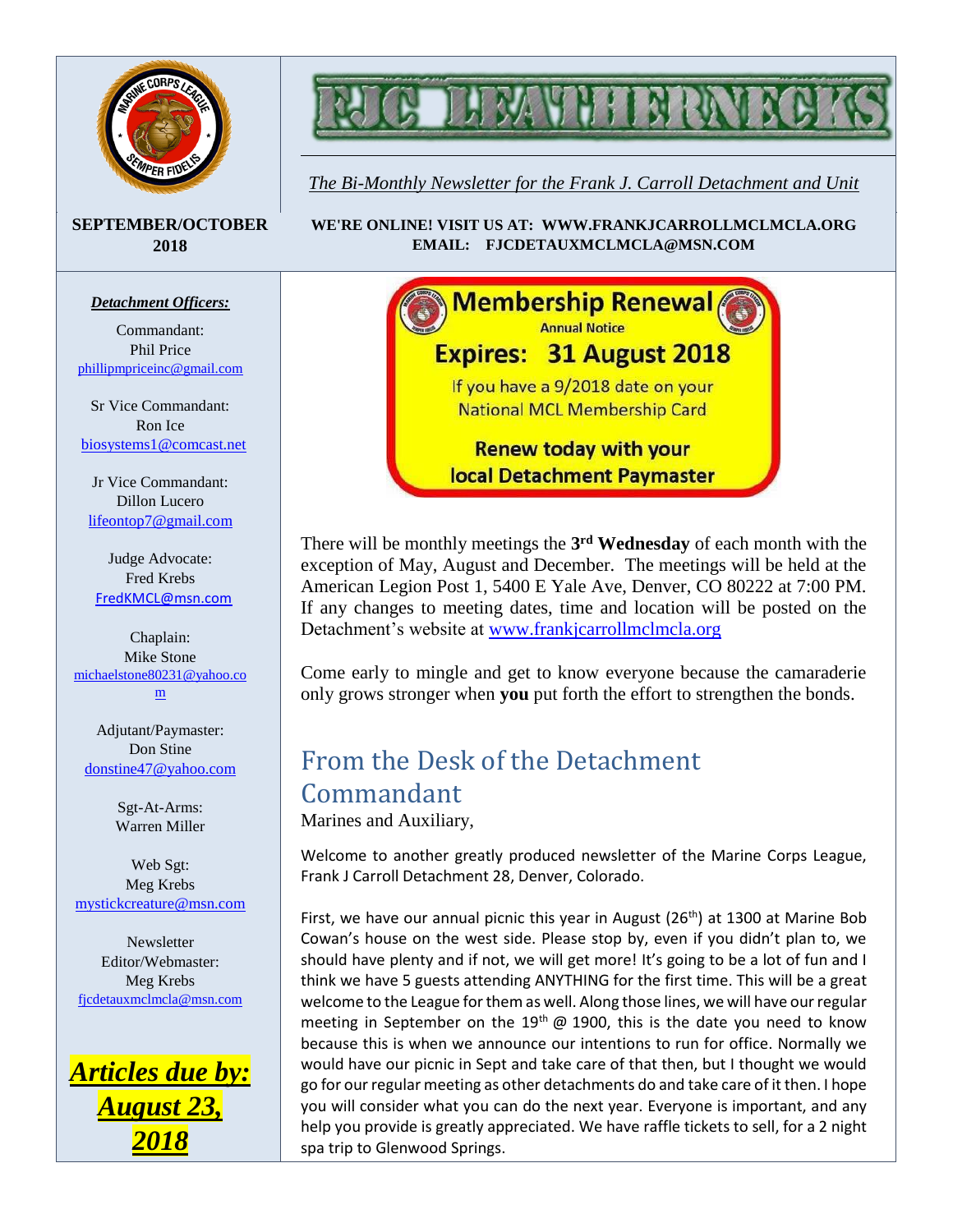#### **Three things you are encouraged to do:**

- 1. Attend monthly detachment meetings.
	- 2. Volunteer
	- 3. Recruit new members.



#### **Websites of interest**

National MCL [www.mclnational.org](http://www.mclnational.org/)

National MCLA [www.nationalmcla.org](http://www.nationalmcla.org/)

MODD Kennel [www.moddkennel.org](http://www.moddkennel.org/)

National MODD Fleas [www.nationalmoddfleas.org](http://www.nationalmoddfleas.org/)

Rocky Mountain Division MCL AND MCLA [www.mcleaguerckymntdiv.or](http://www.mcleaguerckymntdiv.org/)





National Convention is over and we have new Bylaws and Admin procedures! Some of the changes were approved; however, we get to keep the option of the MODD Dog Patch! We were instructed on the use of the USMC EGA, it's trademarked. We can use it personally as Marines, but we can't make money off it. If we include the "Marine Corps League" then we have no problems. This doesn't affect anything we do but we should make sure when we sell hats and knives they are from a licensed manufacturer. We need to review our own By-laws to make sure they are still in compliance. Side note: our coins are very popular at National! Ron did a great job on the new coins!

I spoke to several commandants about fundraising and the LEAST one detachment made on a golf tournament they hold annually was \$6800, this one was with only 3 months' notice! The most I heard was well over \$20k for an annual event. I'm really considering this as a way to help raise funds for our detachment. I will be trolling around the city golf courses to see if any have dates available we can work with. I found 2 detachments that produced a "Guide" book that I'm looking forward to receiving in the next few days, they promised to mail them to me. Should be a crash course on how to make a profit!

This will be my last article as Commandant, so I wanted to take the opportunity to say a big "Thank You". It has been a great 2 years for me to serve you. I have had some bumps along the road, mostly being diagnosed with Lung Cancer which I am still working through to get the correct diagnosis. It's possible it could be as simple as inflammation, or scar tissue, but I don't have any of the symptoms except 1, shortness of breath. It keeps me from speaking up at times. I have tried to keep the detachment first and foremost in all that I did, and will freely admit I came up short at times. I sincerely want to thank everyone for your efforts this last year especially, it was a long one from my perspective, and I can only imagine what it's like watching. It was my sole desire to leave the detachment in better shape than I found it. Financially I think I have done that, and in new members, I hope I have done that. I would like to see us participate in even more events this next year under our new leadership, we have several hot irons in the fire I would like to see followed through on. Always remember, first and foremost, we are Marines. And we help Marines. We seem to have gotten out of the habit in recent years so I will be bringing up even more opportunities in the coming months to help Marines. The need is great and we need something we can get behind and pull for. We were able to help several Marines or Families this year but turning even one Marine away still impacts me greatly, even today. It makes me sad.

If there is ever anything I can do for you, please let me know. I will try to help where I can. We have been introduced to some very qualified individuals this year that can help Marines in various ways, I'm hopeful we can connect those in need to those with knowledge and help even more Marines this next year! I'm looking forward to big things from our detachment, if we all help a little, we can do BIG things together! Take care everyone and again, please let me know if I can help, I'd be honored to do what I can!

Semper Fidelis, Phil Price Commandant Email: [phillipmpriceinc@gmail.com](mailto:phillipmpriceinc@gmail.com) (303) 902-1583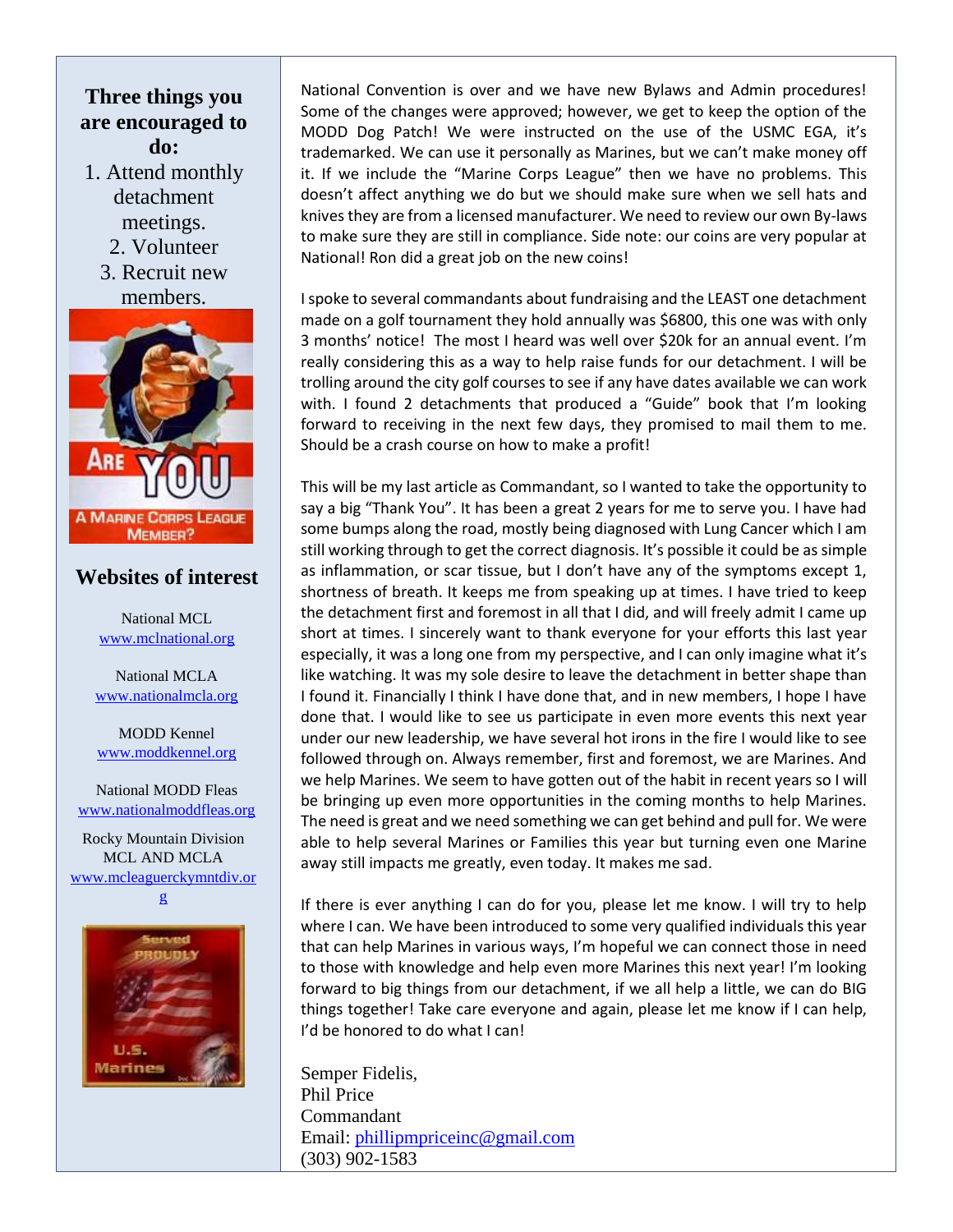

## From the Desk of the Detachment Sr Vice Commandant

Marines, Associate members, FMF Corpsmen

I hope everyone had a great summer so far. A big thanks to all of you who came out and participated in our parades this year. Thank you for your support.

Once again, plans are currently underway for our annual 'stocking stuffer' event. For those of you who have joined the detachment this year, these are holiday stockings we fill with donated goodies, and ship out to our deployed troops. It's a great program that is well received.

More details will be available at our September detachment meeting, so please plan to attend if you possibly can.

Our next detachment meeting will be on Wednesday, September 19th at 1900 hours, at the American Legion, 5400 E. Yale Ave., Denver, CO 80222. This is Burger Night at the Legion, so come early and enjoy a meal before our meeting.



A few months ago, we placed an order for challenge coins for the Frank J. Carroll detachment. Unfortunately, the first batch was manufactured incorrectly. However, after some discussion with the vendor, we have now received a new batch with everything as it was originally specified. These coins can be purchased for the modest sum of \$10 each (please see attached photos). They will be available for sale at the September detachment meeting, and all future meetings and events until they are gone.

**Reminder to all Dogs in Pound 128:** A Growl is planned for Saturday, September 29, 2018, at 1100 hours. Location will be at the American Legion, LCW Post 1, 5400 E. Yale Ave., Denver, CO 80222. See you there! Woof woof!

Semper Fi! Ron Ice Detachment Sr. Vice Commandant [biosystems1@comcast.net](mailto:biosystems1@comcast.net)

From the Desk of the Detachment Jr Vice **Commandant No Article**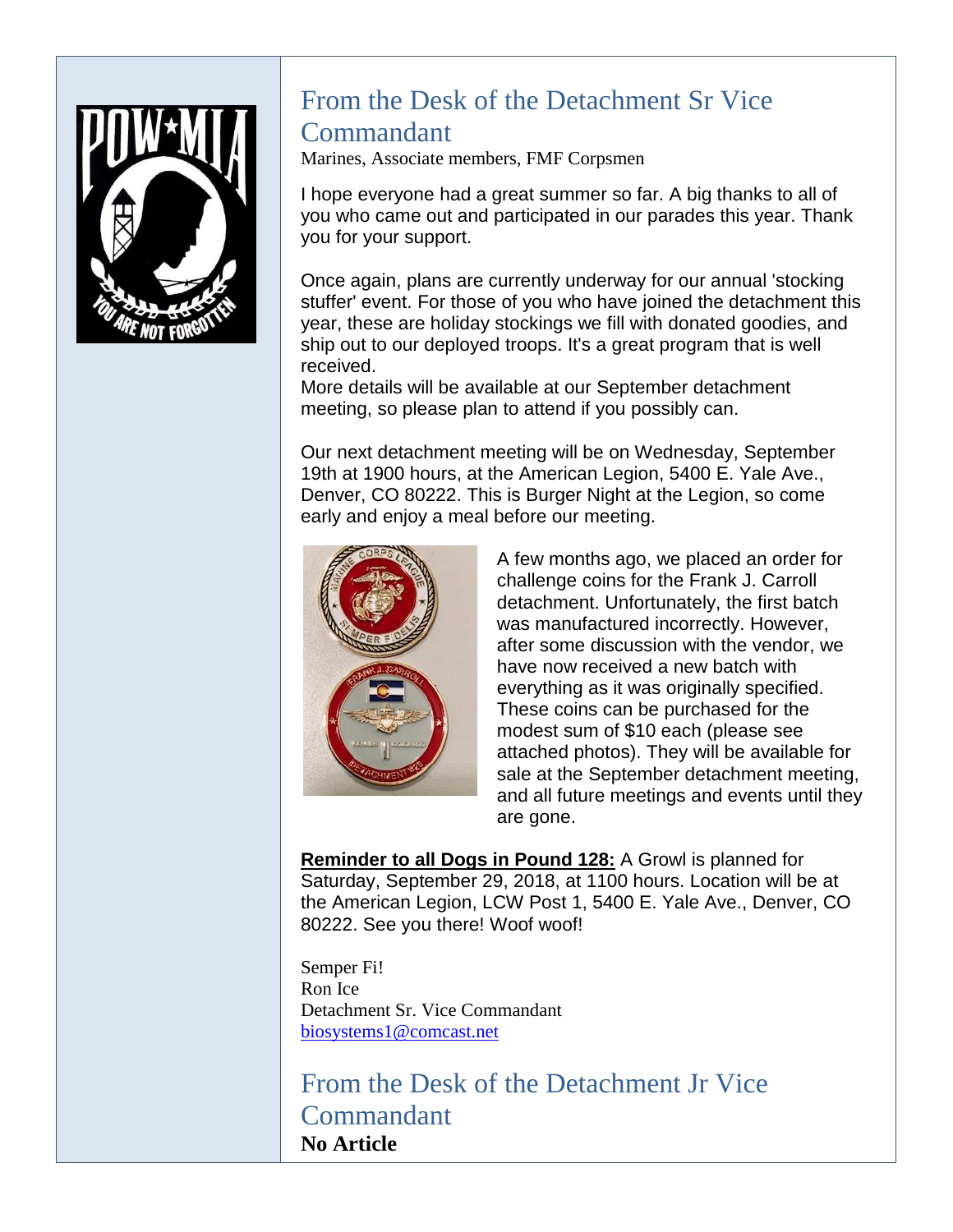# From the Desk of the Detachment Judge Advocate

Marines,

As you are probably aware, at the National Convention, the National Bylaws and Administrative Procedures were rewritten and reformatted. It will probably several months before this information is available on the National Website. At that time, we will have to do a complete review of our Detachment Bylaws to ensure that there is no conflict with National and the Department Bylaws and make any necessary changes.

In the interim, at the Detachment September meeting I will be submitting several changes to our Detachment Bylaws for a first reading and then a final vote at our annual meeting in October. The changes I am recommending are mostly "house keeping" and language clarification.

Copies of the proposed changes will be published, and copies furnished to all attending the meeting. Please carefully review the "Rationale" section on each proposal. The Rationale section will list the existing wording and the proposed changes and an explanation of why the change should be made.

Semper Fi, Fred Krebs Detachment Judge Advocate [FredKMCL@msn.com](mailto:FredKMCL@msn.com)



#### From the Desk of the Unit President Hi ladies

I can't believe the summer is almost over. We have all been so busy that it just passed us by. As we come into the Fall and Holiday Season, its time for us to put our heads together and jump into action. With our annual stocking and gift boxes are right around the corner, lets see what new ideas we may have to show our troops how much we love and appreciate them. We will meet soon to go over all the exciting things that have gone on including Division Conference and National Convention. Congratulations are in order to our new Division Vice, Karen Bressler and her assistant, Holy Price.

Our Unit Officers will stay the same for one more year, to insure all are comfortable in their position before moving on. I am so excited to get started with our fall activities. See you all soon

Thanks for all you do Emily Johnson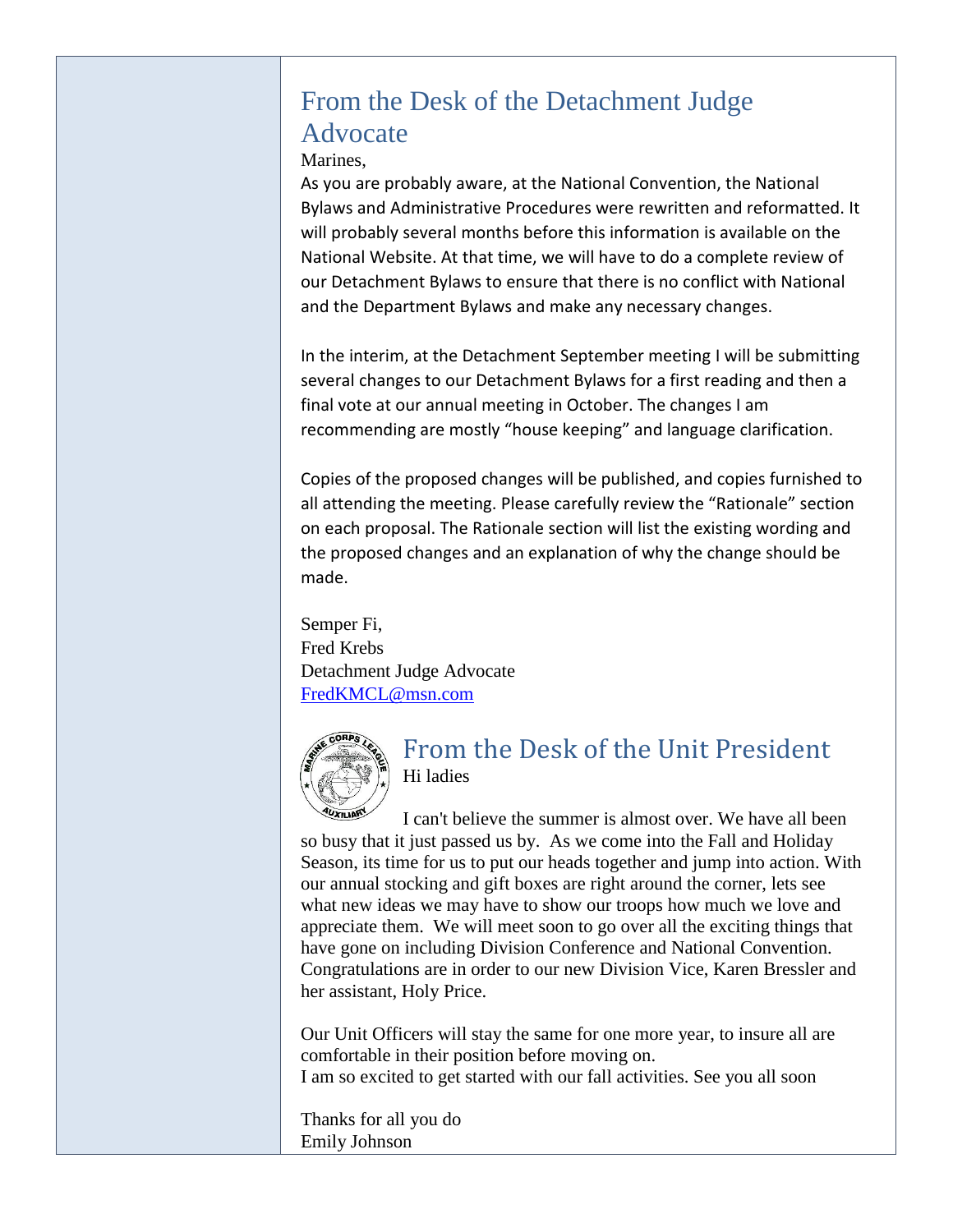#### FJC UNIT PRESIDENT

# Attention ALL Detachment Members

If your dues are six (6) months or more past due, you will be removed from our roster before publication of our next newsletter.

Please note National will **no** longer be sending out Dues reminders. The Annual membership year is from September  $1<sup>st</sup>$  to August  $31<sup>st</sup>$ . Detachment dues are \$38.00 per year and to be sent directly to the Detachment Adjutant/Paymaster. All new regular members must be prepared to show proof of Honorable Marine service.

#### **EMAIL ADDRESSES**

If you did NOT receive this newsletter via email, it means your email isn't on the Detachment and Unit roster. Please email Meg Krebs with your email address to better improve Detachment and Unit communication at: [fjcdetauxmclmcla@msn.com.](mailto:fjcdetauxmclmcla@msn.com)

# Upcoming Events/Meetings

**Mark your calendars:**

- September 19, 2018– Detachment & Unit Meeting 7:00 PM at the American Legion Post 1, 5400 E. Yale Ave, Denver, CO
- October 17, 2018 Detachment & Unit Meeting 7:00 PM at the American Legion Post 1, 5400 E. Yale Ave, Denver, CO
- November 21, 2018 Detachment & Unit Meeting 7:00 PM at the American Legion Post 1, 5400 E. Yale Ave, Denver, CO

### **Mission Statement**

Members of the Marine Corps League join together in camaraderie and fellowship for the purpose of preserving the traditions and promoting the interests of the United States Marine Corps, banding together those who are now serving in the United States Marine Corps and those who have been honorably discharged from that service that they may effectively promote the ideals of American freedom and democracy, voluntarily aiding and rendering assistance to all Marines and former Marines and to their widows and orphans; and to perpetuate the history of the United States Marine Corps and by fitting acts to observe the anniversaries of historical occasions of particular interest to Marines.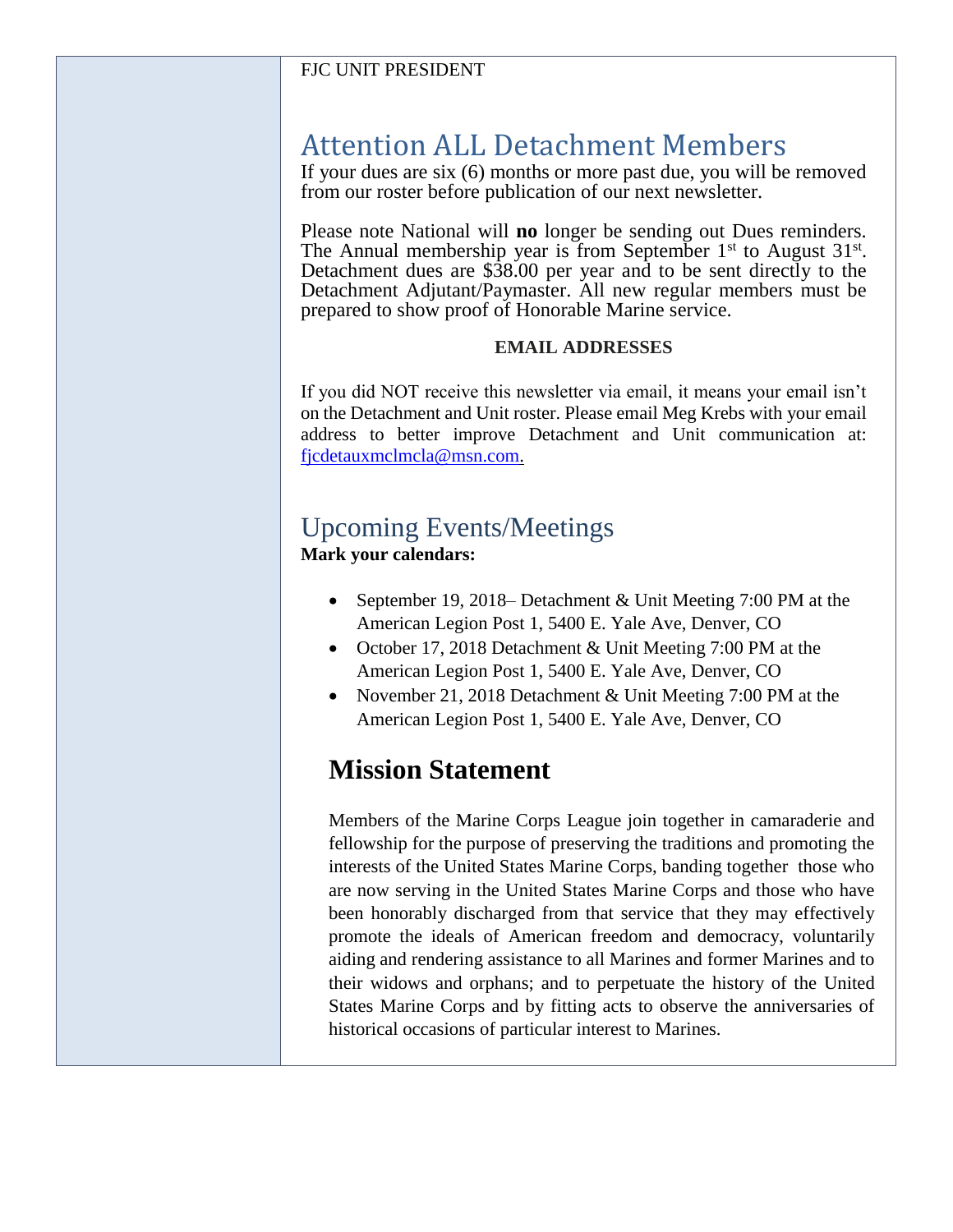# **Find us on Facebook**

#### <https://www.facebook.com/MCLFrankJCarrollDetachment/>



#### **Veterans: Beware**

The Better Business Bureau (BBB) and the Department of Veterans Affairs (VA) have issued another warning to veterans about the latest scam against veterans. In contacting veterans, the scammers are posing as VA representatives and offering VA loans to veterans. The catch, the veteran must pay up front fees to cover administrative costs of processing the "VA Loan." Of course, there is no VA Loan, and veterans find themselves out of fees ranging from \$75 to \$675. It appears the scammers will get as much money from the veteran as the veteran will give. "VA cautions Veterans that it does not make personal loans. In the VA home loan program, Veterans and other beneficiaries select a private lender, and the VA guarantees a portion of the loan. Veterans may contact VA at 877-827-3702 to confirm whether a lender is a participant in the Loan Guaranty program."